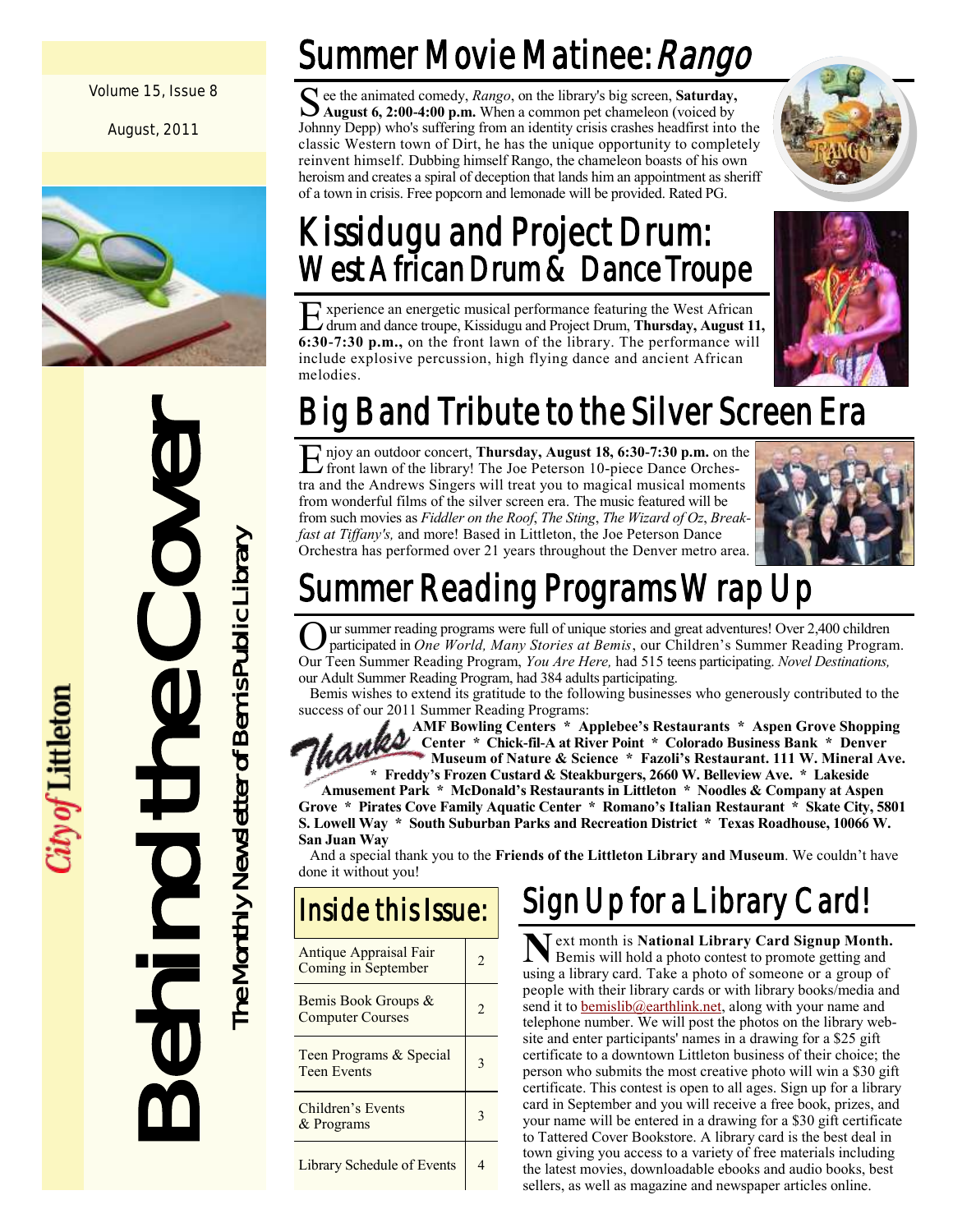## Antique Appraisal Fair Coming in Sept.

**C** urious about the value of a family<br>treasure? Find out from the exper<br>at the library's free Antique Appraisal urious about the value of a family treasure? Find out from the experts Fair on **Friday, September 16, from Noon-7:00 p.m.** Bring dishes, art, jewelry, coins, toys, stamps, books, lamps, clocks, glassware and other antiques and collectibles to be evaluated by local appraisers. A maximum of two items will be appraised. Photos of large pieces of furniture are preferred.



Appraisers will explain the history, significance and approximate value of each item. To register for a time slot with appraisers, call the library at 303-795-3961 beginning August 1.

## Immigrant Resources Center Needs Volunteers

The Littleton Immigrant Resources Center is looking for volunteers<br>Citizenship applicants have increased and our ESL-based Language<br>Partners program is still gathering students, so demand is high. If you he Littleton Immigrant Resources Center is looking for volunteers. Citizenship applicants have increased and our ESL-based Language have an interest in working with people from different cultures, helping them study to become U.S. Citizens, or assisting them in learning English, we would love for you to join us! Please contact Alejandra Harguth at the library at 303-795-3968 or [aharguth@littletongov.org](mailto:aharguth@littletongov.org) for more information.

## Book Groups at Bemis

 $\mathcal I$  e have a variety of Book Groups that meet throughout the month. Choose a group that suits your interests and schedule. Then join us for some stimulating discussions.

### **Senior Book Club**

### **First Monday of each month at 2 p.m.**

**Aug. 1:** *Murder on the Orient Express*

by Agatha Christie A Russian princess, a Hungarian count, a Swedish beauty, and an assortment of Americans, English and French are brought together

on the elegant Orient Express. A brutal murder and an unexpected blizzard bring in the vacationing Hercule Poirot.

**Sept. 12\*:** *The Templar Legacy*

by Steve Berry Former secret agent Cotton Malone and Stephanie Nelle, a U.S. Justice Department prosecutor, must solve the mystery of fourteenth-century Templar

riches and secrets before Raymond de Roquefort and his murderous allies prevail. *\*We will meet on the second Monday in Sept. due to the Labor Day holiday.*

**Oct. 3:** *The Known World*

by Edward Jones When a plantation proprietor and former slave--now possessing slaves of his own--dies, his household falls apart in the wake of a slave rebellion and corrupt



TEMPLAR

underpaid patrollers who enable free black people to be sold into slavery.

### **Monday Evening Book Group Third Monday of each month at 7 p.m.**

**City of Littleton** 

**PARTINHALL TURNS** Shadow

the righbors are watching

**Aug. 15:** *Number9Dream* by David Mitchell A young Japanese man's quest to find his estranged parents throws him into a bizarre world of mobsters, dream villains and cyber-tricksters.

**Sept. 19:** *Shadows on the Hudson*

by Isaac Singer This novel traces the intertwined lives of a group of Jewish refugees in New York City in the late 1940s. At its center is Boris Makaver, a pious, wealthy businessman

whose greatest trial is his unstable daughter, Anna. Singer explores both the nature of faith and love in the aftermath of the Holocaust.

**Oct. 17:** *The Neighbors are Watching*

by Debra Ginsburg When the teenage daughter he secretly fathered with an exgirlfriend shows up pregnant at his doorstep, restaurant manager Joe experiences turbulence in his marriage. The daughter's arrival in a quiet suburban

neighborhood sets off a chain reaction of secrets and lies that threatens to engulf the neighbors along with the approaching flames from two huge wildfires.

## Computer Services & Computer Classes

B emis has 22 Internet access computers on the lower level of the library, plus another seven located in the Children's Room for use by our patrons in 5th grade and younger. Also,



**wireless Internet access is available throughout the building for patrons with wirelessenabled laptops.**

Currently, our computers use Microsoft XP operating systems and Microsoft Office 2003 software that includes Word, Excel, Access, PowerPoint and Publisher. All of our PCs are linked to printers. Printing costs are \$0.10 a page for black only or \$0.50 a page for color. Our computer lab has 12 PCs and may be scheduled for group use. We are happy to assist patrons individually at any time if you need help using the computers or the Internet.

We also offer *free* computer and Internet classes on a regular basis. To learn about or register for an upcoming class and/or group use of our computer lab, call the library at 303-795-3961 or stop by the Information Desk.

### **All classes and open computer lab are held from 9-10:30 a.m.** *except where noted.*

- Currently space is available in these classes: **Beginning Access Parts 1 & 2\* MS Office '03**
- Tues., Sept 27 (Part 1) & Wed., Sept 28 (Part 2) **\****Students should sign up for both classes.*
- **Beginning Excel - MS Office 2003** Tues., Aug. 16; Tues., Sept 20; Tues., Oct. 18
- **Intermediate Excel - MS Office 2003** Wed., Aug. 17; Wed., Sept. 21; Wed., Oct. 19 **Beginning Internet**
- Wed., Aug. 3; Sat., Sept. 17; Sat., Oct. 15 **Beginning PowerPoint - MS Office 2003**
- Tues., Aug. 23; Tues., Oct. 25
- **Beginning Publisher - MS Office 2003** Wed., Oct. 26
- **Beginning Windows XP** Tues., Sept. 6; Tues., Oct. 4
- **Beginning Word - MS Office 2003** Tues., Aug. 9; Tues., Sept. 13; Tues., Oct. 11
- **Intermediate Word - MS Office 2003** Wed., Aug. 10
- **Computer Comfort** Tues., Aug. 2; Sat., Sept. 3; Sat., Oct. 1
- **Library Databases** Wed., Aug. 24
- **Mail Merge in MS Word 2003** Wed., Oct. 12
- **Resumes with MS Word 2003** Wed., Sept. 14
- **Using the Library Catalog** Tues., Aug. 30
- **Windows Keyboard Commands** Wed., Sept. 7
- **WinWay Resumes** Wed., Oct. 5
- **Open Computer Lab -** *Every* **Thursday** No registration required. Receive one-onone time with a computer class instructor.

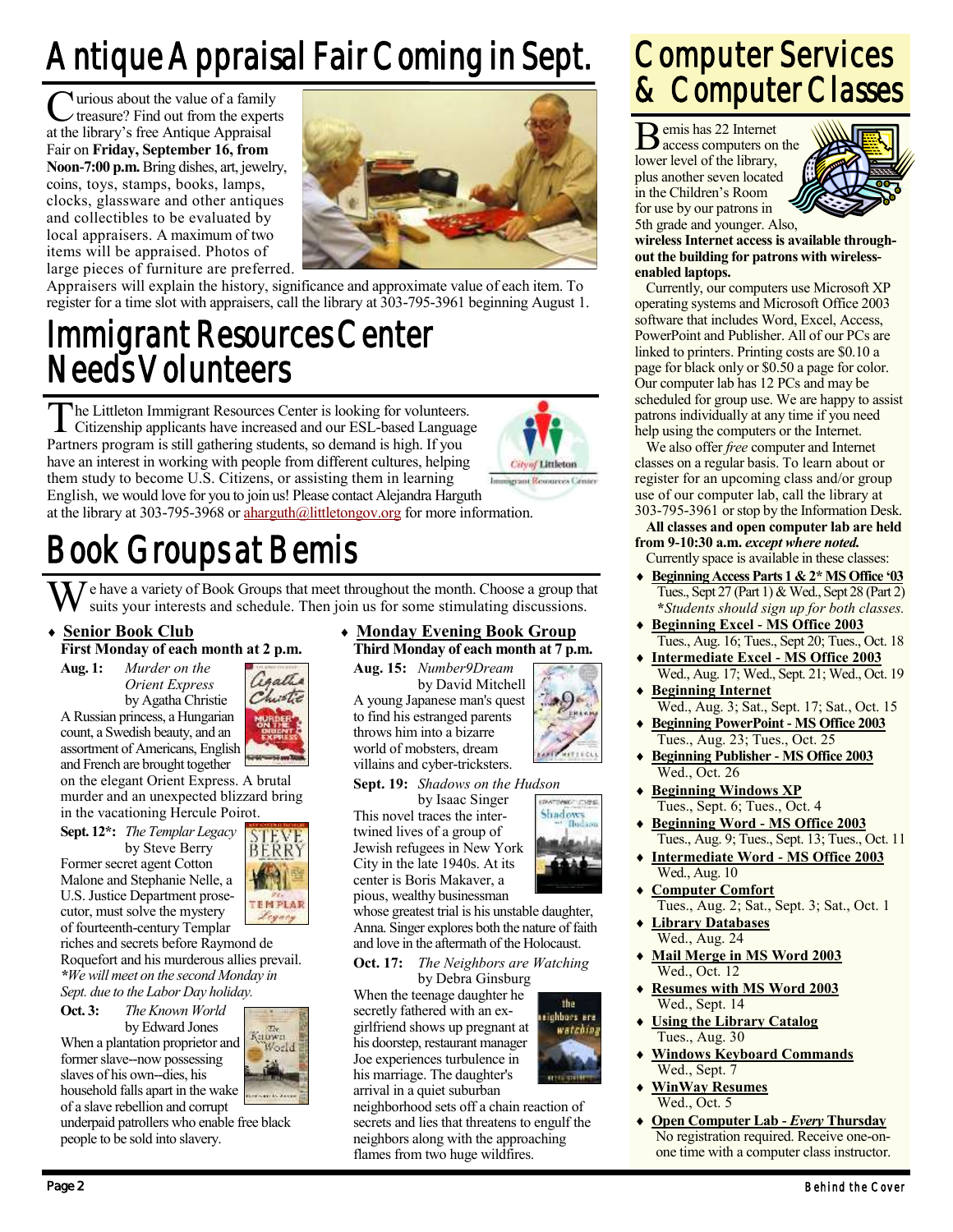

For more information, call teen libraris<br>Mark Decker at the library, 303-795-39<br>or check the Bemis teen blog site online at or more information, call teen librarian Mark Decker at the library, 303-795-3961, [http://bemisteen.blogspot.com.](http://bemisteen.blogspot.com)

Join other teens for the following activities:

#### **Read the Movie Club First Sat. of the month @ noon** Our **Read the Movie Club** discusses a book,

then watches the movie. *Join us even if you haven't read the book.* As a special bonus, every few months, we'll take a field trip to the local movie theater to check out a flick - *free!* 

We will not meet in August but join us in September for *Soul Surfer,* the incredible true story of surfer Bethany Hamilton who at age 13 lost her arm in a shark attack. Rated PG. Free popcorn and lemonade will be provided. **Aug. 6:** No meeting scheduled **Sept. 3:** *Soul Surfer* **Oct. 1:** To be determined



**Wii & Kinect -** Third Thursdays @ 3:30 p.m. Play a different video game each month! Check out our new Xbox Kinect system. **Aug. 18:** Racing games on both machines **Sept. 15:** Rock Band & Kinect Adventures **Oct. 20:** Super Smash Bros Brawl & Boxing

 **Teen Advisory Group (TAG) Fourth Friday of the month @ 3:30 p.m. Aug. 26:** No meeting scheduled **Sept. 23:** Discuss programs for Teen Read Week

**Oct. 28:** Program planning

### Special Teen Events

### **2011 Film School Movie Premiere Friday, August 12, 5:30-7:30 p.m.** The Binning Family Foundation and Bemis



proudly present the World Premiere of the 2011 Film School Movies at the Littleton City Center (2255 W. Berry Ave.).

### **Duct Tape Creations Saturday, August 20, 2:00-3:30 p.m.**

Learn how to create cool stuff out of duct tape! All materials and instructions will be provided. Space is limited; contact teen librarian Mark to register for this

event at 303-795-3961 or by email at [mdecker@littletongov.org.](mailto:mdecker@littletongov.org)

# Children's Programs

## MovieTime Tuesday: The Lion King 11/2

E njoy a final summer comedy-adventure on the library's big screen<br>on Tuesday, August 9, 2:00 p.m. with friends Timon and Pumba on **Tuesday, August 9, 2:00 p.m.** with friends Timon and Pumba as they reveal where they came from, when they met and how they helped Simba save the Serengeti in this prequel to Walt Disney's *The Lion King*. Snacks will be served. For families with children ages 3 and up. Please call 303-795-3961 for reservations beginning August 1. Rated G. Running Time 77 minutes.



## Bubble-Mania with Captain Vic ~ the Science Wizard

**L** earn the scientific secrets and methods to making lots on bubbles from tiny dime-size baby bubbles to giant ones the size of basketballs on **Saturday, August 27, 3:00 p.m.** earn the scientific secrets and methods to making lots of bubbles from tiny dime-size baby bubbles to giant ones with Captain Vic, the Science Wizard. You also will learn how to blow bubbles inside of other bubbles and make your own unique bubble creations in this very hands-on class. For kids in grades K-5. Please make reservations by calling 303-795-3961 beginning August 13.



## Garden Cottage Replaces Castle

Thanks to the Friends of the<br>Littleton Library and Muse Littleton Library and Museum, the Children's Room now has a bright, new play structure to enjoy! In addition to spinning and movable parts, there is plenty of space to read and play in our twostory Garden Cottage. Stop by the library for a visit and discover some great items to check out as well.



## Weekly Story Times & Ongoing Activities

#### *No Weekly Story Time sessions in August. Weekly programs resume September 6.* **Story Box: Ages infant-36 months**

### **Tuesdays and Wednesdays at 9:30 a.m. or 10:30 a.m. Fridays at 9:30 a.m.**

A 30-minute session for children and a caring adult introducing the joy of reading. *Space is limited; free tickets are available one week in advance.*

 **Preschool Story Time: Ages 3-kindergarten Thursdays at 10:30 a.m. or 1:30 p.m. Fridays at 10:30 a.m.**

Thirty minutes of stories, songs, and activities with a puppet show the first week of the month.

 **Paws to Read: For grades 1-5 Third Saturdays, 10:00 a.m.-noon.**

**September 17:** Readers in grades 1-5 can practice reading with a furry friend. Please call 303-795-3961 to register for a 20-minute spot. Presented by the American Humane Association.